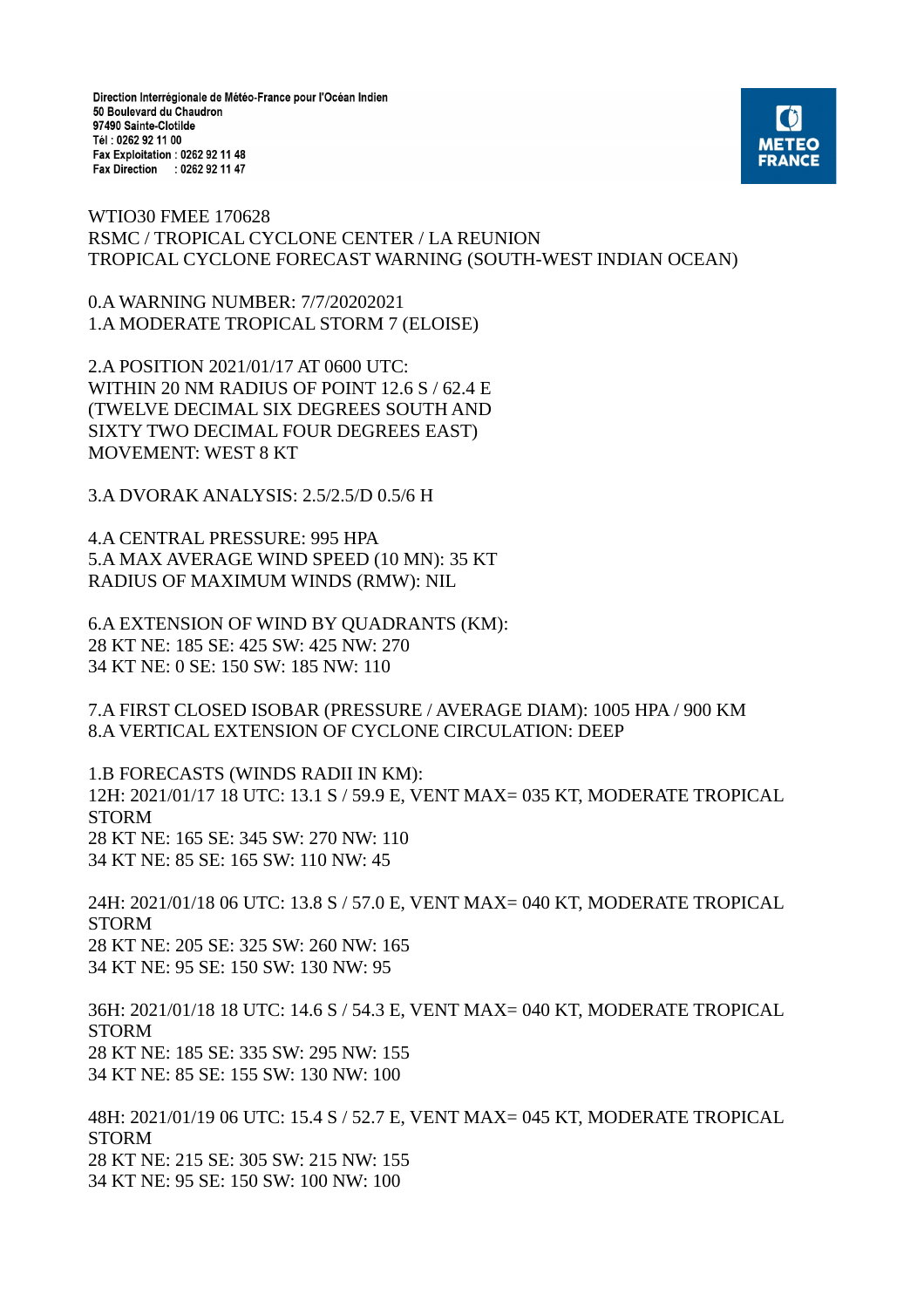60H: 2021/01/19 18 UTC: 15.6 S / 51.4 E, VENT MAX= 055 KT, SEVERE TROPICAL STORM 28 KT NE: 165 SE: 215 SW: 195 NW: 100 34 KT NE: 75 SE: 95 SW: 95 NW: 85 48 KT NE: 35 SE: 30 SW: 65 NW: 35

72H: 2021/01/20 06 UTC: 15.5 S / 50.0 E, VENT MAX= 035 KT, OVERLAND DEPRESSION 28 KT NE: 110 SE: 150 SW: 85 NW: 140 34 KT NE: 45 SE: 55 SW: 20 NW: 130

2.B LONGER-RANGE OUTLOOK: 96H: 2021/01/21 06 UTC: 17.2 S / 45.9 E, VENT MAX= 020 KT, OVERLAND DEPRESSION

120H: 2021/01/22 06 UTC: 19.9 S / 41.4 E, VENT MAX= 035 KT, MODERATE TROPICAL STORM 28 KT NE: 400 SE: 380 SW: 220 NW: 95 34 KT NE: 155 SE: 205 SW: 110 NW: 55

2.C ADDITIONAL INFORMATION:  $T=CI=2.5$ 

OVER THE LAST 6 HRS, CONVECTION MAINTAINED WELL OVER THE CIRCULATION CENTER. THE INFLUENCE OF THE UPPER EASTERLY SHEAR REMAINS CLEAR AS THE MAIN CONVECTIVE ACTIVITY IS ONLY LOCATED ON THE WESTERN SEMI-CIRCLE WHILE DRY AIR IS OCCUPYING THE EASTERN SEMI-CIRCLE. HOWEVER, THE LAST 37GHZ MW IMAGES AVAILABLE (AMSUB 0507Z, SSMIS 0031Z) SUGGEST AN IMPROVEMENT IN THE LOW-LEVEL INNER STRUCTURE WITH RELATIVELY INTENSE RAINBANDS BEGINNING TO WRAP AROUND THE NORTHERN SEMI-CIRCLE. BASED ON THE 0350Z ASCAT-A WIND SCATT DATA WHICH REVEALED GALE FORCE WINDS WITHIN THE SOUTH-WESTERN QUARANT, MAURITIUS MET SERVICE HAS NAMED THE SYSTEM ELOISE AT 05Z. CURRENT INTENSITY IS THUS SLIGHTLY ABOVE THE RSMC DVORAK ESTIMATE.

OVER THE NEXT FEW DAYS THE ENVIRONMENTAL CONDITIONS REMAIN MIXED. THE EASTERLY SHEAR REMAINS OMNIPRESENT WITH MID-TROPOSPHERE DRY AIR LOCATED IN THE EASTERN EDGE OF THE CIRCULATION, WHILE THE UPPER DIVERGENCE REMAINS GOOD IN THE NORTHWESTERN QUADRANT. IN THIS CONTEXT, A SLOW INTENSIFICATION OF THE SYSTEM IS EXPECTED IN AGREEMENT WITH MOST NUMERICAL GUIDANCE. TUESDAY, THE PACE OF INTENSIFICATION COULD INCREASE A BIT BEFORE LANDFALL AS THE UPPER SHEAR CONSTRAINT BEGINS TO EASE OFF. AS A QUICKER MOTION THAN ANTICIPATED COULD DECREASE THE EFFECTS OF THE SHEAR CONSTRAINT, THE DEGREE OF CONFIDENCE IN THIS INTENSITY PREDICTION IS LOW.

THE SYSTEM IS EXPECTED TO CONTINUE IN A GENERAL WESTERLY DIRECTION UNDER THE INFLUENCE OF THE LOW TO MID SUBTROPICAL LOW RIDGE WHICH REMAINS SOUTH OF THE MASCARENES ISLANDS UNTIL MONDAY. THEN, A TROUGH IS EXPECTED TO CIRCULATE ON THE SOUTH OF MADAGASCAR, CAUSING A WEAKNESS IN THE HIGH PRESSURE BELT. THE TRACK SHOULD BEND WEST-SOUTHWESTWARD, AND ELOISE SHOULD MAKE LANDFALL ON THE EASTERN MADAGASCAN COAST.

IT IS TOO EARLY TO PINPOINT LOCATION AND INTENSITY AT LANDFALL BUT THERE